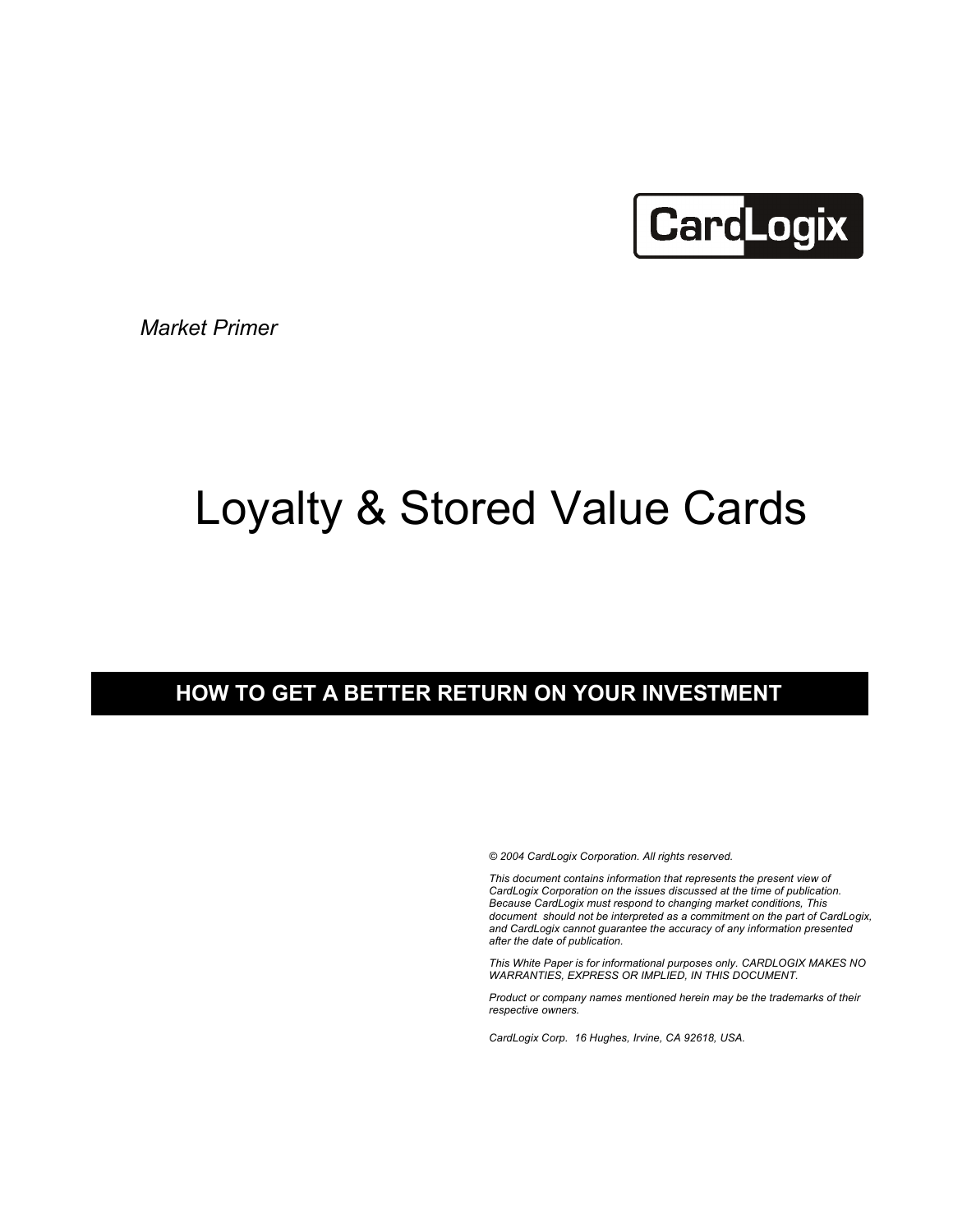# **Table of Contents**

| THE TECHNOLOGY INFRASTRUCTURE 7       |  |
|---------------------------------------|--|
| <b>TOTAL SYSTEM COST AND CARDS</b> 10 |  |
|                                       |  |
|                                       |  |
|                                       |  |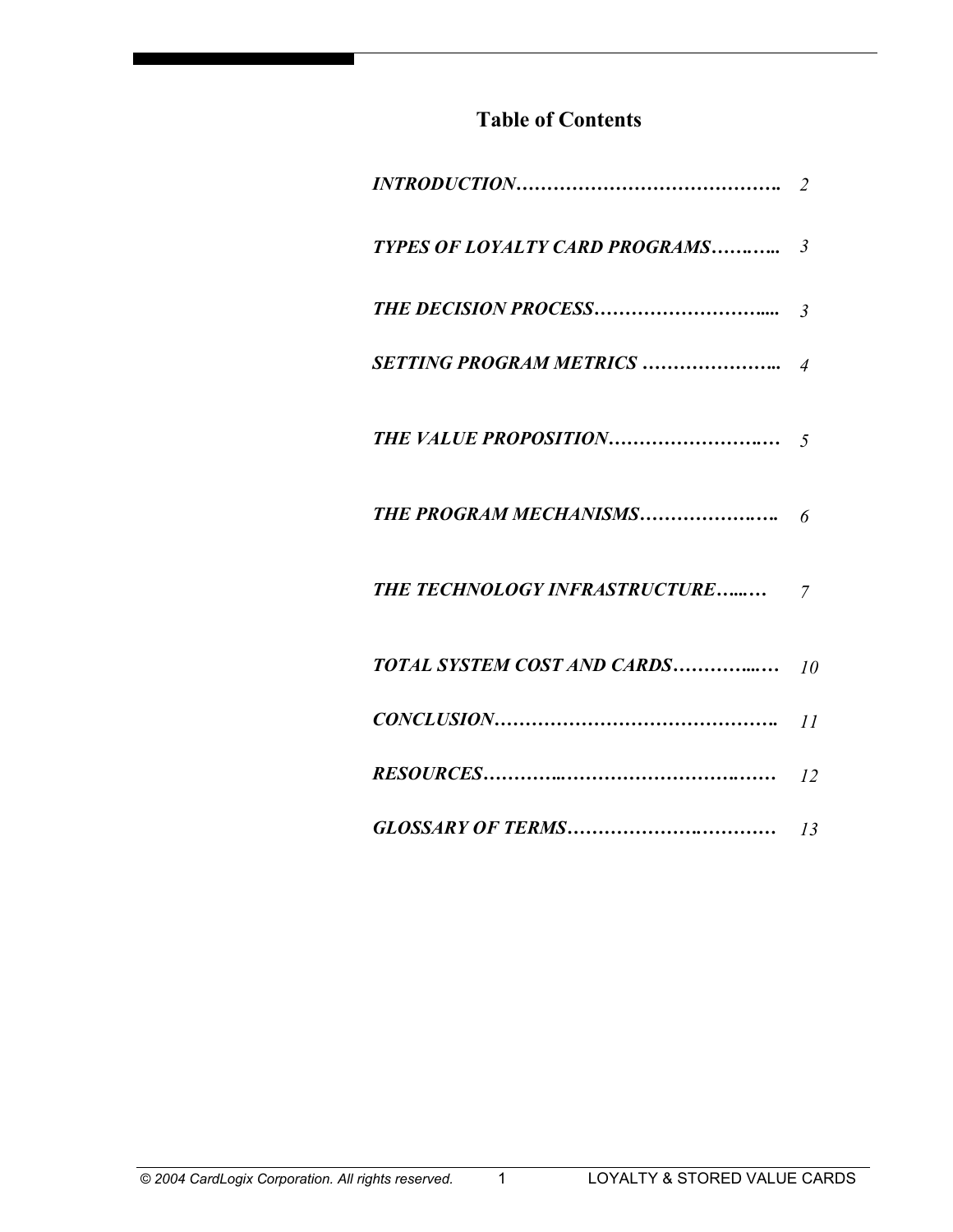#### **INTRODUCTION**

Since the first airline frequent flyer mile was recorded, the concept of loyalty marketing has been used widely, but not always profitably. Enhancing loyalty programs with new technology won't improve results unless the right business model – and the right technology – is properly applied. This CardLogix White Paper will review loyalty program basics, then discuss cards as the perfect way to wield technology, increase business, protect consumer privacy and boost the bottom line.

Loyalty in retail operations began with the simple concept of retaining customers of all types and discouraging them from taking their business elsewhere. Traditionally, retailers were physically fixed in place, helplessly waiting for a customer visit. Factors such as location, price and brand awareness dialed-in customer targets, but loyalty programs provided an additional edge. Mechanisms for tracking customer rewards were based on the frequency and amount of purchases and ranged from 'Baker's dozen' doughnuts to magnetic-stripe cards swiped through a reader and keeping track of points that generally represented dollars spent.

The next generation of loyalty marketing programs paid close attention to the old '80/20' Rule', helping retailers to mostly focus on a small percentage of the best customers. This added a level of complexity to program execution, but without correspondingly better technology to manage it. Today, loyalty encompasses consumer modeling that strives to attract, manage, and optimize consumer spending over time and across many different purchases. This endeavor requires tremendous integration of consumer, POS and larger sets of enterprise data. These programs must also respect the consumer's ever-growing concern for privacy and security.

According to Jupiter Research, more than 75 percent of consumers now have at least one loyalty card. Research firm Gartner states that U.S. companies spent more than \$1.2 billion on customer loyalty programs in 2003. As loyalty marketing matures, consumers expect these programs to deliver real value, plus a high-impact 'wow' factor that continues to earn their allegiance. At the same time, marketers joining the fray must solidly analyze if a loyalty program is right for their business, as well as how to execute one with profitable results that can be quantified. Within this rising tide of loyalty marketing, there are distinct issues that must be considered before any planning takes place:

**The competition is using their loyalty marketing to win your customers and business.** Consumer expectation is that some form of loyalty awards should be offered just to keep their interest. The absence of any program decreases your competitive parity.

**Customer satisfaction and loyalty is not the same thing**. While customers might report satisfaction with your products and services, many surveys find this does not automatically translate to loyalty, as defined by the customers themselves.

**A loyalty program is not a cure-all.** Loyalty only enhances, and does not replace, the timely delivery of quality products, good service, convenience and other key factors of customer satisfaction.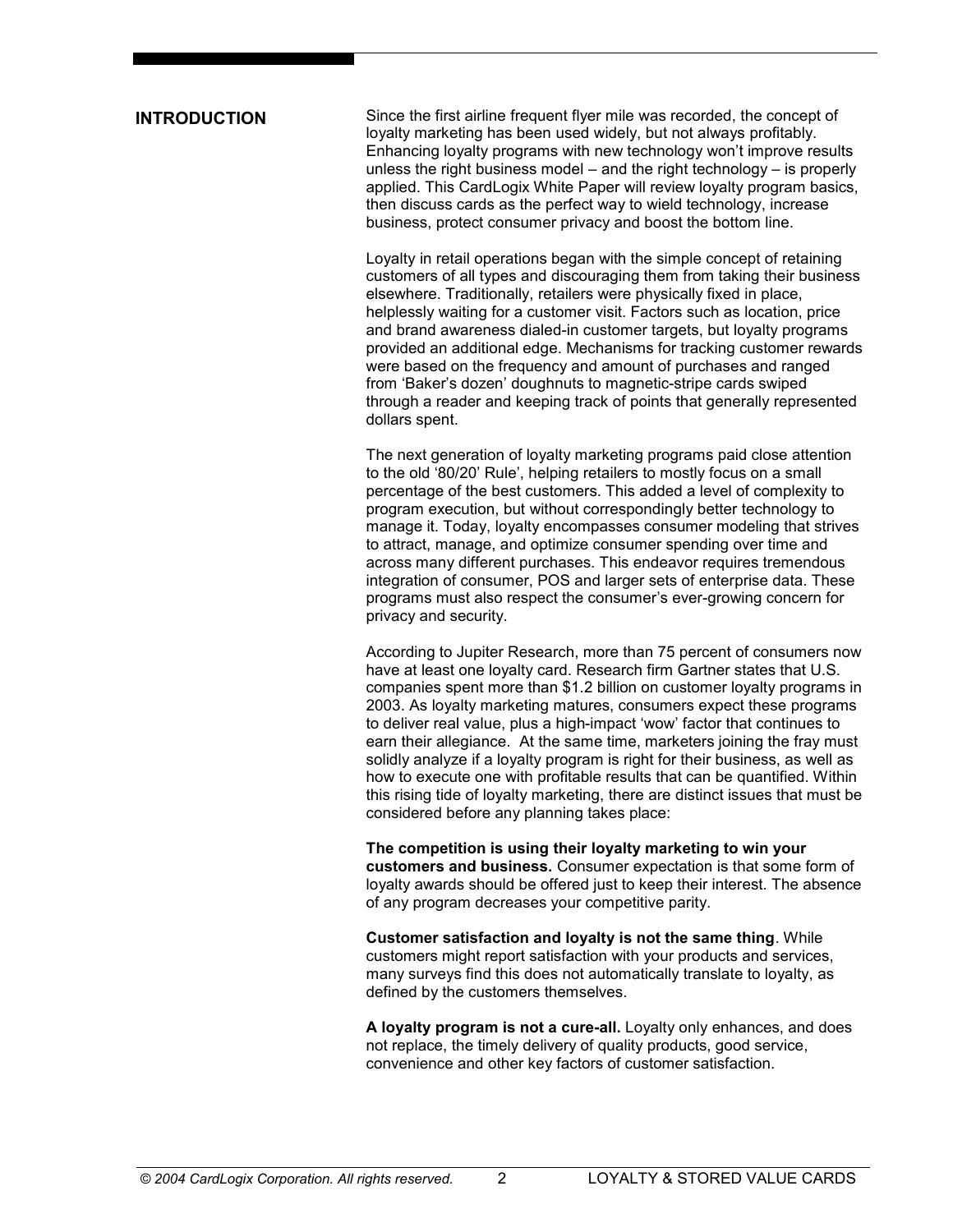## **TYPES OF LOYALTY CARD PROGRAMS**

Any card that can store value and yield data can be used as either loyalty-only, (accumulates points only) stored value, (accumulates points and monetary value) or both. Types of programs include:

ß **Membership programs:** i.e. Costco/Sam's Club/Vons club typically the customer expects a consistent discount on all products purchased by being a member.

ß **Simple repeat programs:** i.e. Supercuts punch paper card is a simple reward for a transactional behavior.

ß **Rewards and points programs:** i.e. the many frequent flyer and casino player tracking programs that are available. These can be single or multi-tiered compensation for a customer's behavior.

ß **Stored Value / Prepaid / Gift programs:** many merchants and food service companies have ongoing successful gift card programs that generate additional revenue streams.

ß **Multi-applications programs:** These programs combine a few elements of each of the above to reach their goals; a good example is a gift card that morphs into a rewards card if all the value is spent and can incentivize the holder to share additional demographic data for future promos and repeat visits.

Deciding to start a loyalty program must initially rely on a clear business justification. Even though every business knows it would probably benefit from some sort of loyalty card program, the challenge is to pose and answer the critical questions right up front. Talking directly to your customers about what they expect from a program is invaluable. Focus groups can also help. Other issues to settle include deciding on your primary business goals. Programs can be tailored to different objectives, such as: **THE DECISION PROCESS**

> **Incentivize All, or Just Top-tier Customers:** While some businesses seek to increase sales with all customers, analysis might show that just a percentage of higher-spending customers would be incentivized even further with a truly valuable loyalty proposition. Conversely, you might examine some form of motivation with lower-spending patrons.

> **Forge/Strengthen Marketing Partner Relationships:** Loyalty becomes a link between your business and companies whose products and services are complimentary to yours. Connections can be by business location (for example, restaurants and movie theaters) or by type i.e. an oil company working with a tire store.

> **Increase Market Share Versus Competitors**: A program can key into competitive factors of price, convenience, even prestige to persuade customers away from competitors.

> **Smooth-out Revenue Flow:** Boost sales in slow periods of time, (seasonal) at select locations, (in a highly competitive neighborhood) or with high inventory items.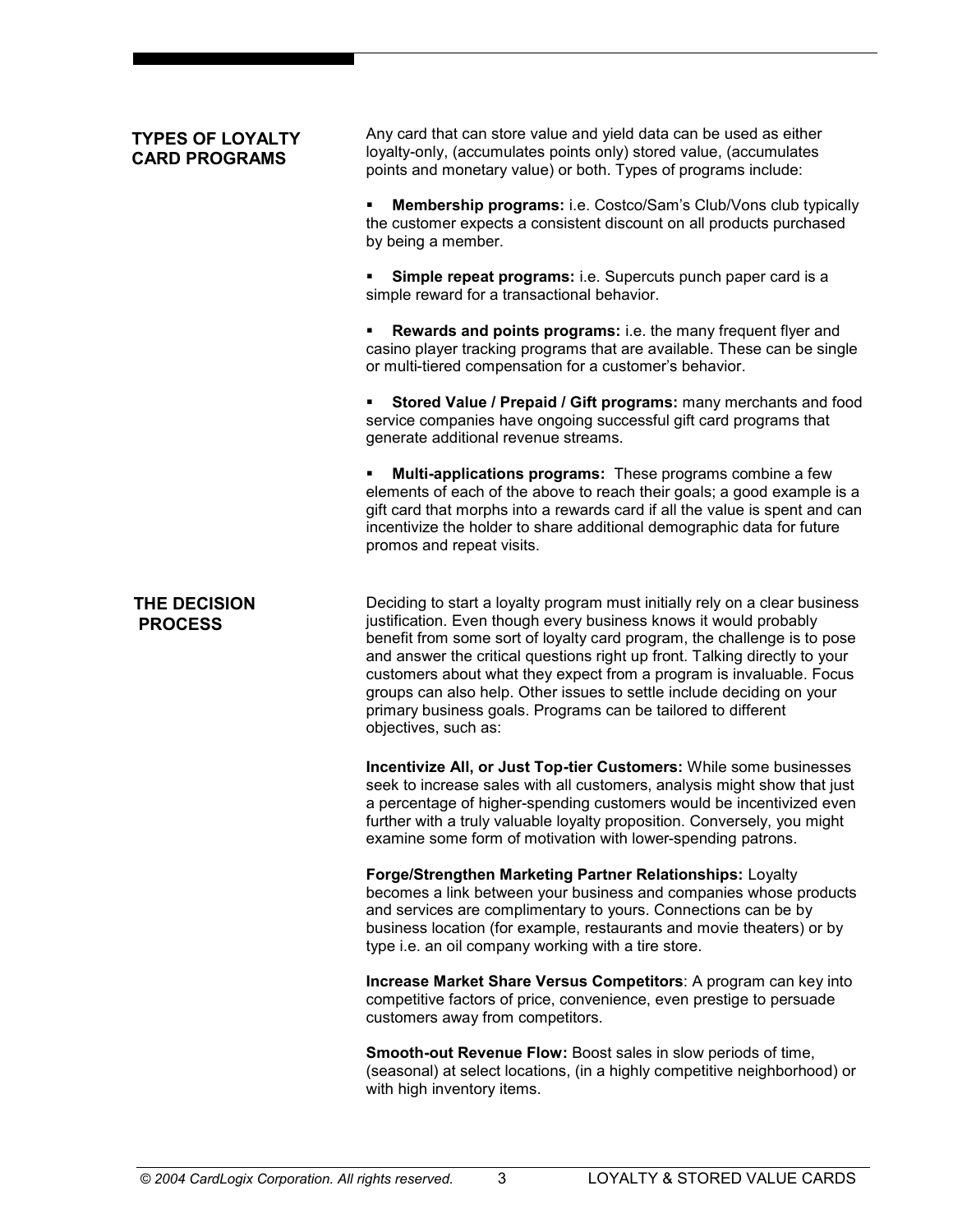## **SETTING PROGRAM METRICS**

These benchmarks help you establish and track ROI goals. The understanding of these metrics will help in the creation of a *financial model* that identifies revenue streams, business opportunities/pitfalls and justifies program expenses.

**Expected Card Issuance:** How many cards do you expect to issue?

**Identified Transactions:** Can you identify all different types of transactions? (Including quantity, method of payment, place, and time).

**Average Customer Value:** What is the average worth of your current customers and each transaction, including gross sales and profit, over time?

**Average Program Member Value (proposed):** What is their expected average worth in sales and in profit after customer acquisition and retention costs?

**Margin:** What is your current overall profit margin? How will changes in margin affect your loyalty program's ROI?

**Current Churn Rate:** A model of current customer attrition.

**Projected Customer Retention Rate:** What percentage reduction in attrition would make your loyalty program profitable? These assumptions are very important for pre-paid stored value programs.

**Funding Rate:** What can your program afford to offer? What increase in customer spending are you expecting? How will rewards be distributed across various customer segments?

**Redemption:** What is the maximum amount of redemption the program can handle and remain profitable? Consider that a high level of program success means a high volume of transactions. This could figure prominently into transaction costs and fees discussed in more detail below.

**Float:** Consider the interest earned on the outstanding stored value remaining on the cards that is nominally maintained as members accumulate points/value toward rewards. This is particularly important with gift card program calculations.

**Breakage:** This is the money that is never redeemed from stored value cards. As an issuer, you can use this, as well as convert card value that is never redeemed.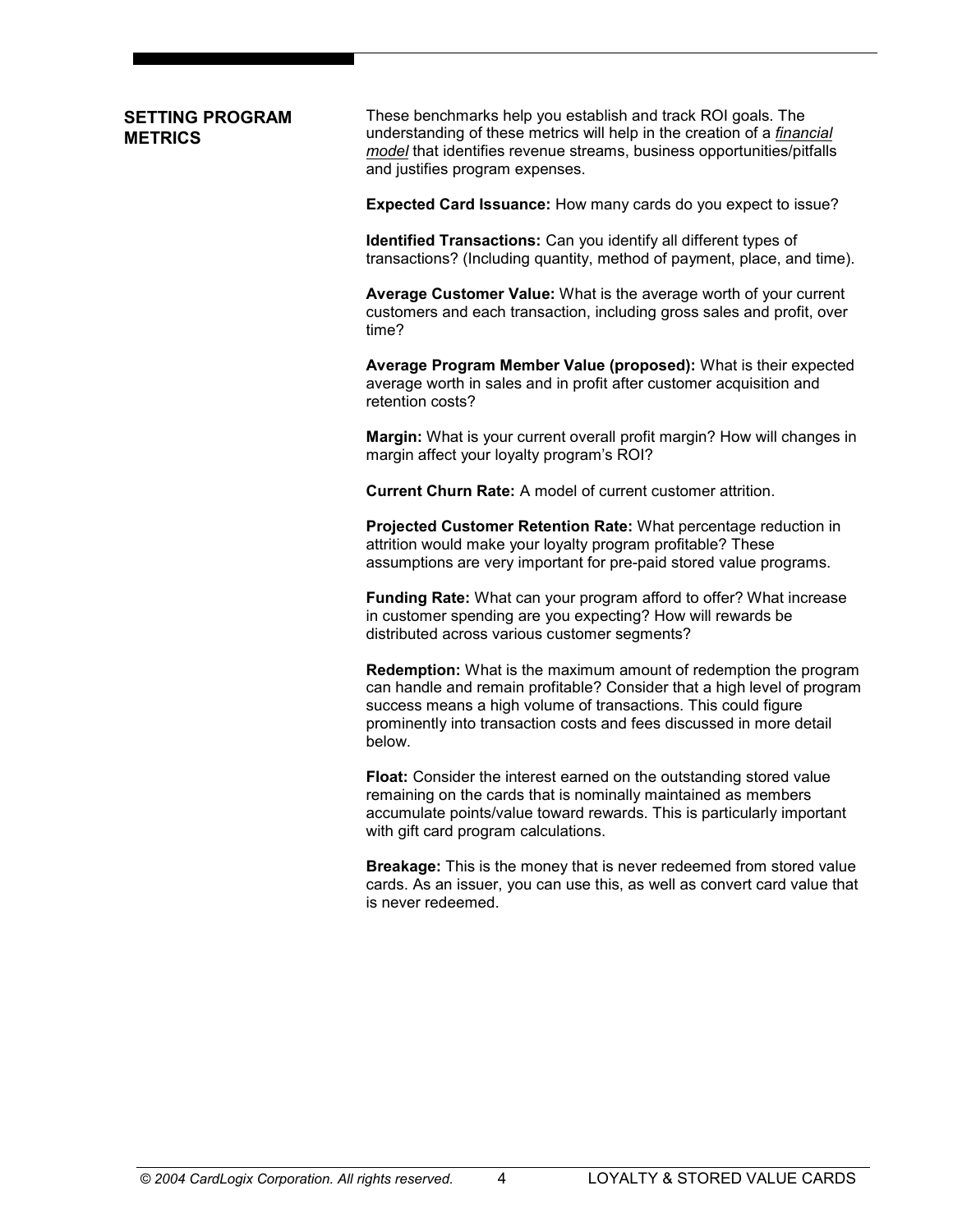#### *Points Of Purchase (Present and future)*

Since the cornerstone of a successful loyalty program is to fine-tune your customer knowledge base to increase sales, you must consider the places where your customers might buy from you today and in the future. Especially problematic are 'mystery customers' who are poorly profiled.

For example, many retailers misjudged the initial importance of customers shifting their purchases to the web. Bear in mind that each point of purchase comes with an associated customer acquisition, retention and transaction cost.

Typical delivery channels will include:

- ß Retail stores
- ß Other channels, such as distributors
- **Internet**
- **Catalogs**
- ß Related businesses

How customers pay for products is also important. Typical payment methods include:

- Cash
- Debit/ATM
- **Check**
- **Credit**
- ß Gift card/Stored Value Card or certificates
- ß Coupons & paper punch cards

And, a customer's preferred payment method is also significant. It is suggested that you:

- Identify restrictions, such as the possibility of children paying with checks or a credit card
- Identify opportunities and trends, such as migrating sales to a different payment method

**THE VALUE PROPOSITION** As loyalty marketing matures, consumers need ever-more compelling reasons to give your program a try, much less stay with it. Loyalty marketing has become so prevalent that customer expectation is very high. Apart from rewards, customers have been turned-off by the lack of real value in many loyalty programs, as well as a merchant's poor execution of them.

A clear definition of what your company is offering to your customers in exchange for a change in their behavior is your value proposition.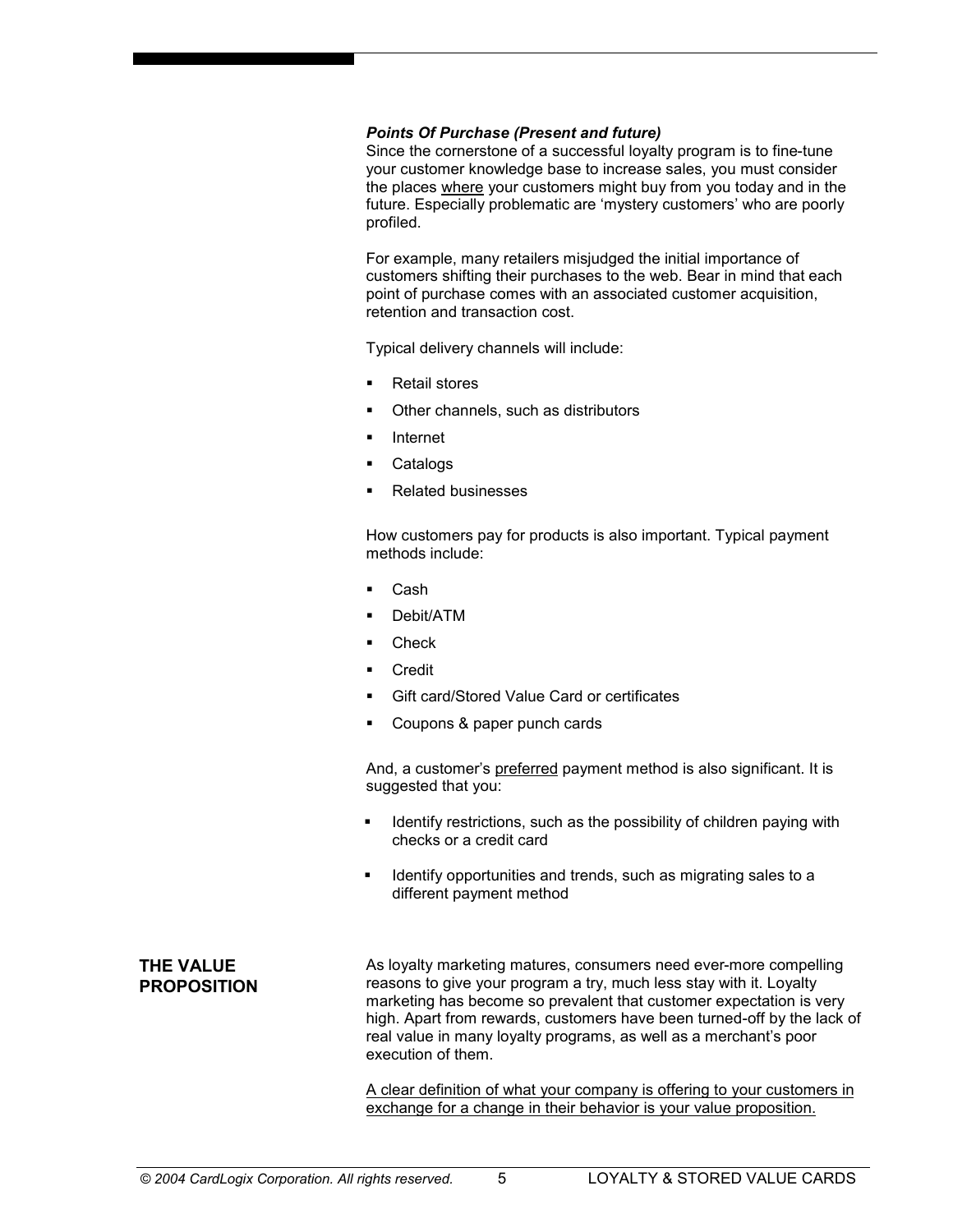In addition to getting feedback from customers first-hand, your assessment of what to offer should also cover promotion of your program.

This includes getting all the staff on board to fully understand the concepts, so they fully execute. The weak program link is often the unhelpful or poorly trained employee.

The redemption process is critical. Think through how to sustain value and a relationship with the customer through the nuts and bolts of converting points to rewards.

## **THE PROGRAM MECHANISMS**

As important as program planning is, the actual mechanism, or card, that customers use to participate in a loyalty program has undergone tremendous change. The discussion below excludes non-machine readable cards, such as paper punch and 'show only' plastic cards.

#### *Consumers require***:**

- ß A knowledge of what your value proposition is.
- ß A clear understanding of how the program works.
- ß Accurate tracking of accumulated points or value.
- ß A convenient way to carry, store, and query for points and value.
- Quick and easy redemption.

#### *On the merchant side, requirements for loyalty mechanisms are:*

- ß Accurate reporting on usage and outstanding balances.
- Data integration with their computing system.
- Manageable cost for issuance, upgrades and redemption.
- ß Creation of real value for sustained customer retention, in addition to simple redemption (not just 'another card').

#### *When considering your system, questions to answer include:*

- What customer information should we track?
- How do we get the customer to give us this data?
- ß How will I distribute the cards?
- ß How will cards be activated and loaded with value?
- What type of card traceability should I implement?
- What is the minimum and maximum value each card can store?
- ß Is the card for loyalty rewards only or for other functions, such as stored value?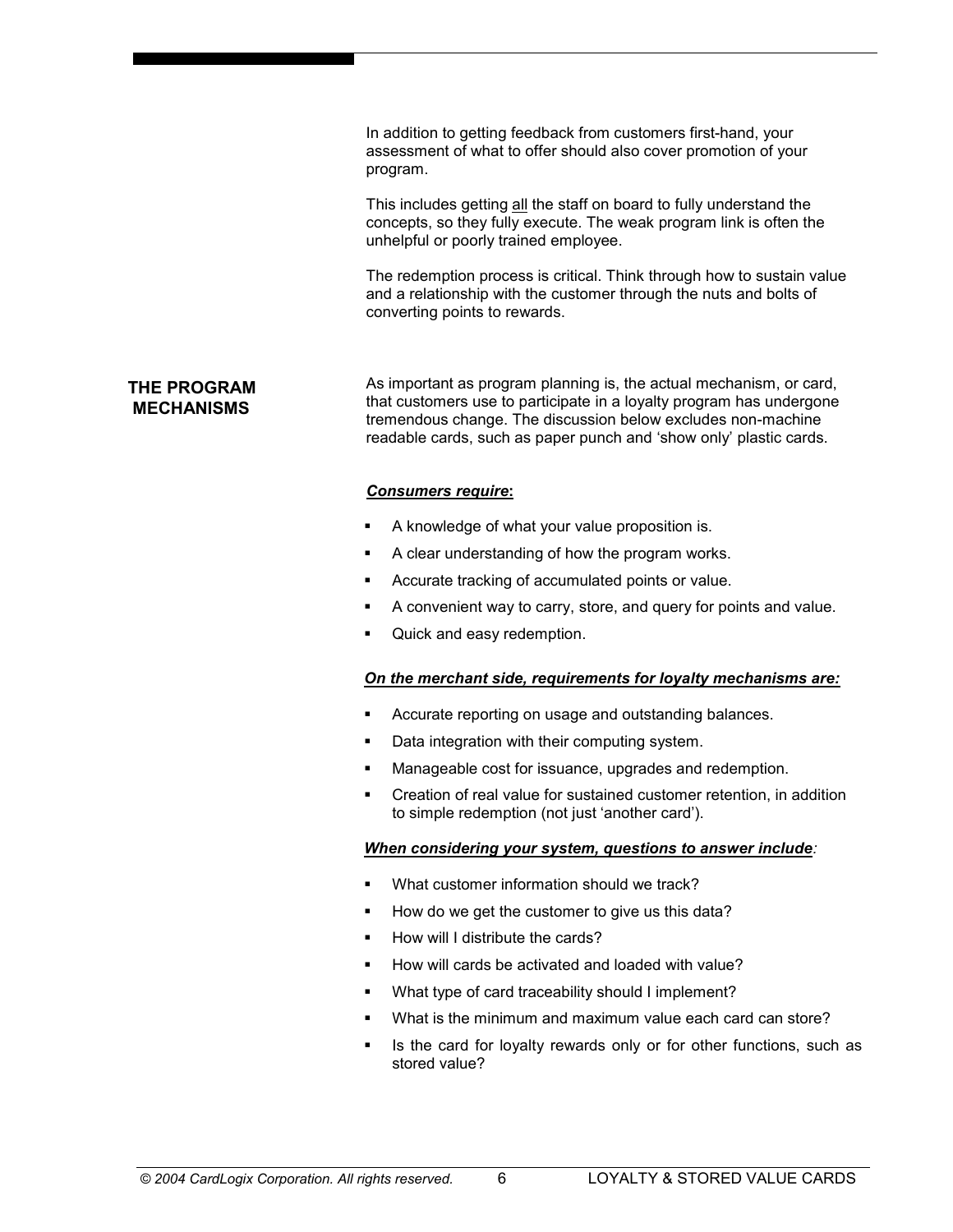- ß Should card access depend on access to a separate database? Or be standalone within the card?
- How many different card artworks will be included in the issuance?
- Who will do the artwork?
- Will there be a refund policy?
- ß How many cards will be needed?
- ß Required fraud protection, especially for web transactions.
- ß How often will the cards need updating, i.e., adding new stores, partners, program features etc?

How the program should work is the basis of your requirements document. Every detail from enrollment through redemption to end of card life should be described.

## **THE TECHNOLOGY INFRASTRUCTURE**

The integration of a card loyalty component into an existing computing infrastructure involves how card data moves from the point of use, interacts with larger system data and how securely it must be maintained. The main components of all loyalty systems are system architecture, card acceptance devices, cards and related software.

Make sure that your system has adequate processing power, bandwidth, data storage and network compatibility. Knowing your overall system is a key in your evaluation.

#### **System Architecture**

This is the framework for the loyalty program and card. Card technologies vary in the amount and level of data processing they can handle, but ultimately all types integrate into a larger system where other, related processes take place, such as accounting, POS, etc. The three types of system architecture are:

- ß **Client-Server:** In this architecture, a transaction causes the client (a terminal or PC-based POS) to query value or reward information from the host computer. Because the card merely 'points' to the centrally located data, there is no transaction done on the card and no value is stored there. With each card use, a query must occur to determine and update point status. If your program involves a single point of purchase and you keep your data locally, this is the most cost-effective system. Typical card types are bar-code or magnetic-stripe. If your system has to dial out on a line for a query, this architecture represents the longest transaction time, thus being inappropriate for certain venues.
- ß **Distributed:** The terminal and card transact value at the point of transaction, with no reference back to a central host. Data and value are processed real-time at the time of the transaction. Smart contact and contactless cards are the norm in this type of system. Typical applications are stored value telephone or transit systems.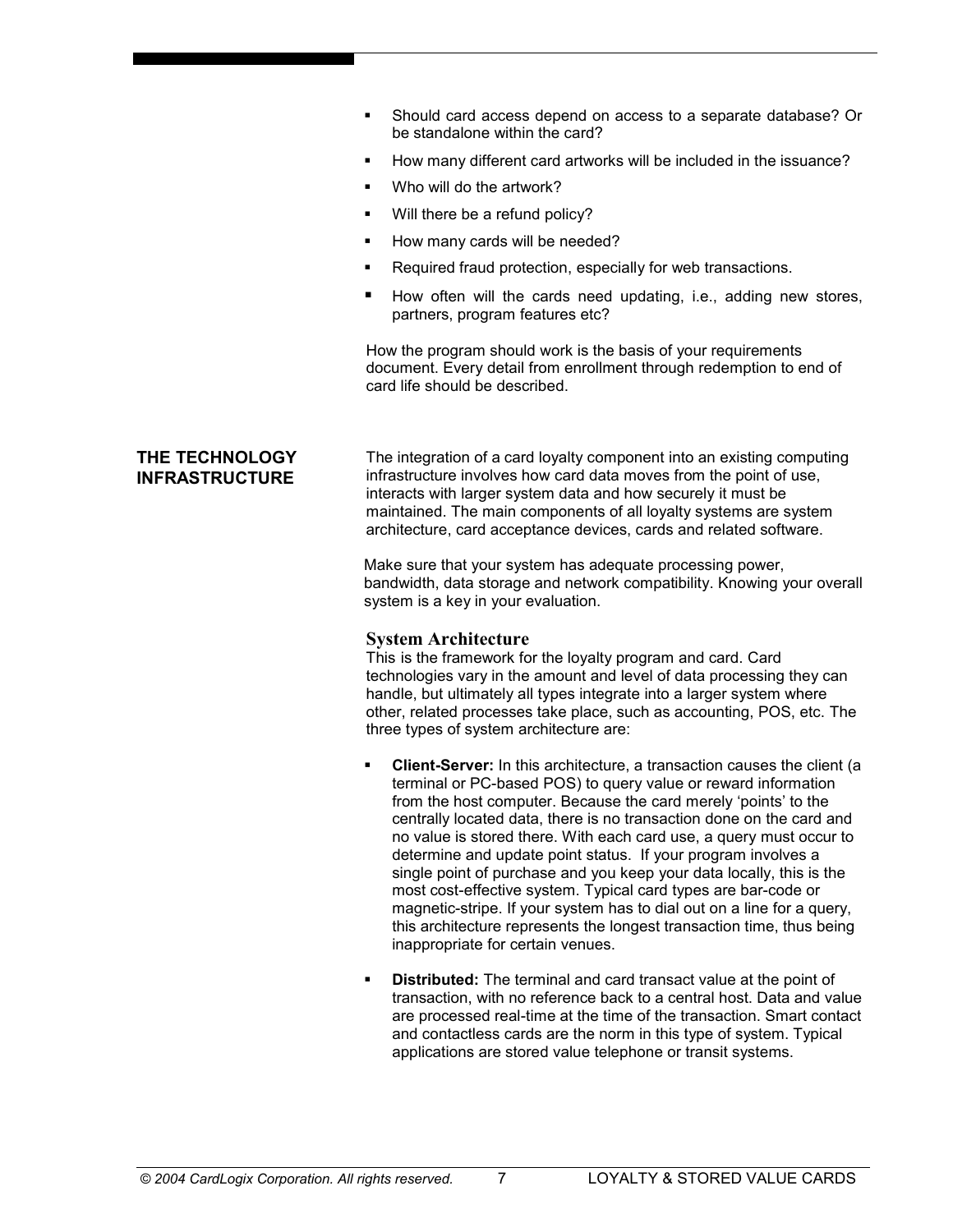ß **Hybrid**: The terminal and card transact value at the point of transaction. Data is collected from the card transaction on the terminal or PC and is batch uploaded regularly to a host computer to reconcile card and central database information and re-synchronize the data. Typical applications are multi-location retailers, casinos and restaurants. Typical card types are contact smart cards. A welldeployed hybrid system can give a card issuer complete interoperability among POS suppliers and can enable *card-present* web transactions.

#### **Card Acceptance Devices**

These devices are the link between the card user and the computing system that executes the loyalty software.

*For the sake of clearly defining all of the different hardware devices that cards can be used with, the card industry has adopted the following definitions:* The term "**Reader**" is used to describe a unit that interfaces with a PC or other terminals for the majority of its processing requirements. In contrast a "**Terminal**" is a self-contained processing device.

Typically, terminals and readers can read magnetic-stripe cards and many can read and write to smart cards. Readers come in many form factors and in a wide variety of capabilities. Physically, they can be as small as a matchbook and configured as part of an attended POS station or in a non-attended kiosk. The easiest way to describe a reader is by the method of its interface to a PC. Smart card readers are available that interface to RS232 serial ports, USB ports, PCMCIA slots, floppy disk slots, parallel ports, infrared IRDA ports, keyboards and keyboard wedge readers. Another difference in reader types is their amount of on-board intelligence and capabilities. Large price and performance differences exist between an industrial strength intelligent reader/writer that supports a wide variety of card protocols and a home style card reader that only works with microprocessor cards and performs all processing of the data in the PC. The options in terminals are just as varied. Most units have their own operating systems and development tools. They typically support other functions such as magnetic-stripe reading, modem functions and transaction printing.

**Balance Checkers:** These are small key-chain style readers that can read a contact smart card value or points. Some of these devices can also read back the last 4 transactions from a file stored on the card.

#### *Card Acceptance Device Considerations*

- ß **Versatility:** How many different types of cards can the device handle? i.e. smart, magnetic, R.F.I.D. (contactless) and bar-code. Keep in mind each card technology uses its own communication protocol to interface with the rest of the system.
- ß **Storage:** How much capacity do you need to store data between batch host sessions?
- ß **Physical:** What footprint space do you have to work with? Will display data and keypad be used only by the merchant or also the customer? Is it readable in low or bright light?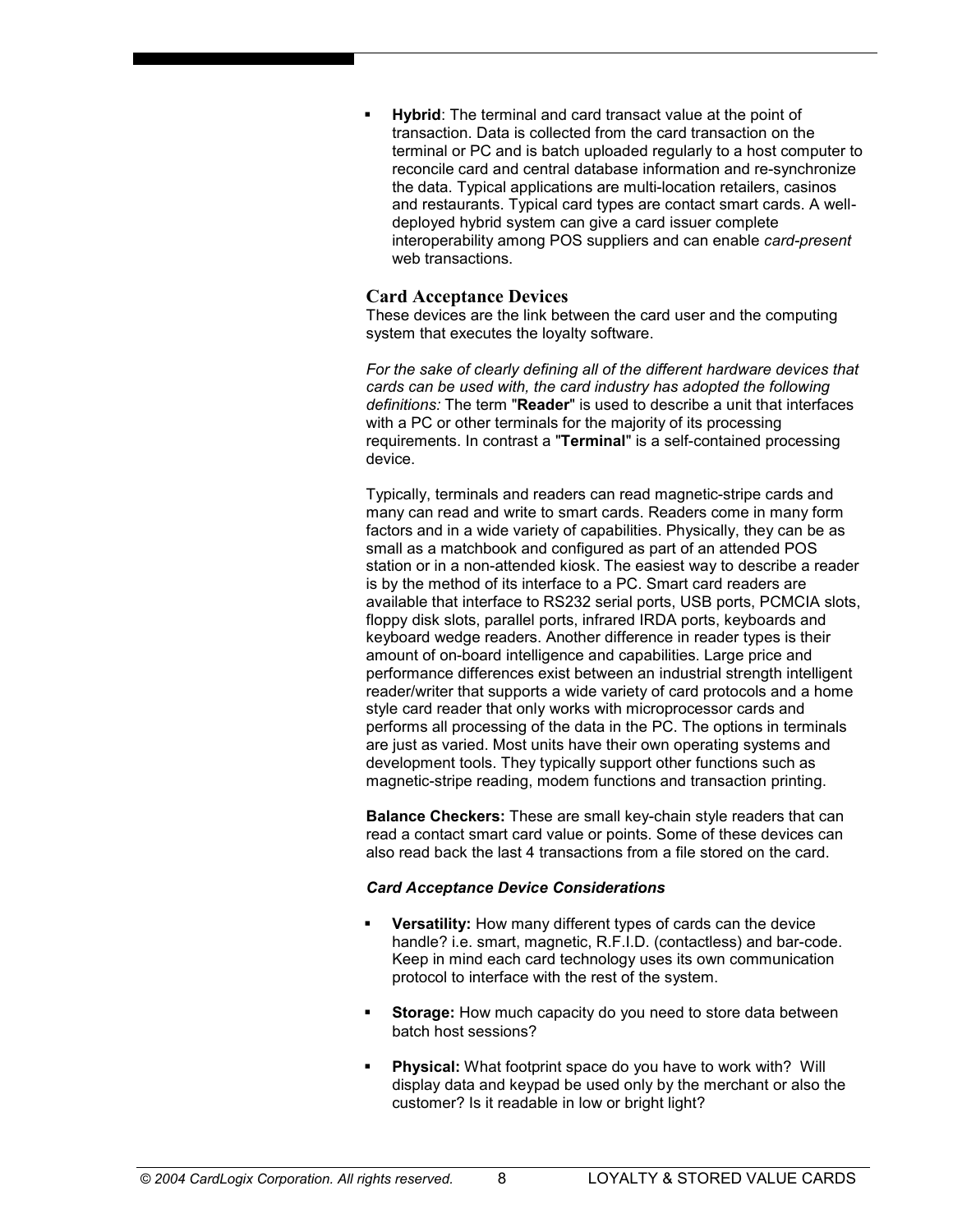- ß **Security:** Secure Access Modules (SAMs) are often provided in the back of the device. These securely store and isolate programs that work together in the device. Depending on what programs you incorporate, you may need SAMs.
- **Function Extensions:** Purchase now or plan for function upgrades for additional card types. Upgrades can be costly.
- ß **Network Compatibility:** When used additionally as a credit/debit acceptance device, the terminal system must be compatible with different approval networks i.e. Visa, MasterCard Amex & Discover.

**Related software** governs how the card and acceptance device work in the larger system and other sub-systems within your business. Application software is the engine that runs your program. This software will be a mix of Point of Sale (POS) /Point of Purchase (POP) related applications and back-end reporting and settlement software. There are many choices, often tied to hardware infrastructure that you have or are putting in place (Terminals, PCs). The choice to make, or buy/license, or do both is a difficult decision for most organizations. But if you have already done your research and you have mapped out the infrastructure, your task is much easier.

**Cards** are the essential contact between customer and business. The look, feel, and quality of a card can radically affect a customer's perception of your value proposition. This billboard in your customer's wallet is the primary reminder of your brand. It can be enhanced with foils, holograms, signature panels and variable printing. Main types are:

- ß **Bar code:** The simplest kind of machine-readable technology, with limited data storage.
- ß **Magnetic-stripe:** Encoded with read-only data; very ubiquitous and cost effective for single location businesses.
- ß **Smart Card-Contact:** The computer chip is visible on the face of the card. Reading and writing is done by insertion into a reader or a terminal. There are two types of contact cards; Memory and microprocessor (CPU). Smart cards enable off-line authentication, and on-line identification. They do not need to dial out on a network to securely complete a transaction.
- ß **Smart Card-Contactless (RFID):** With a computer chip embedded within the card. Works when passed close to a device that reads and or writes data. Does not require insertion into a reader.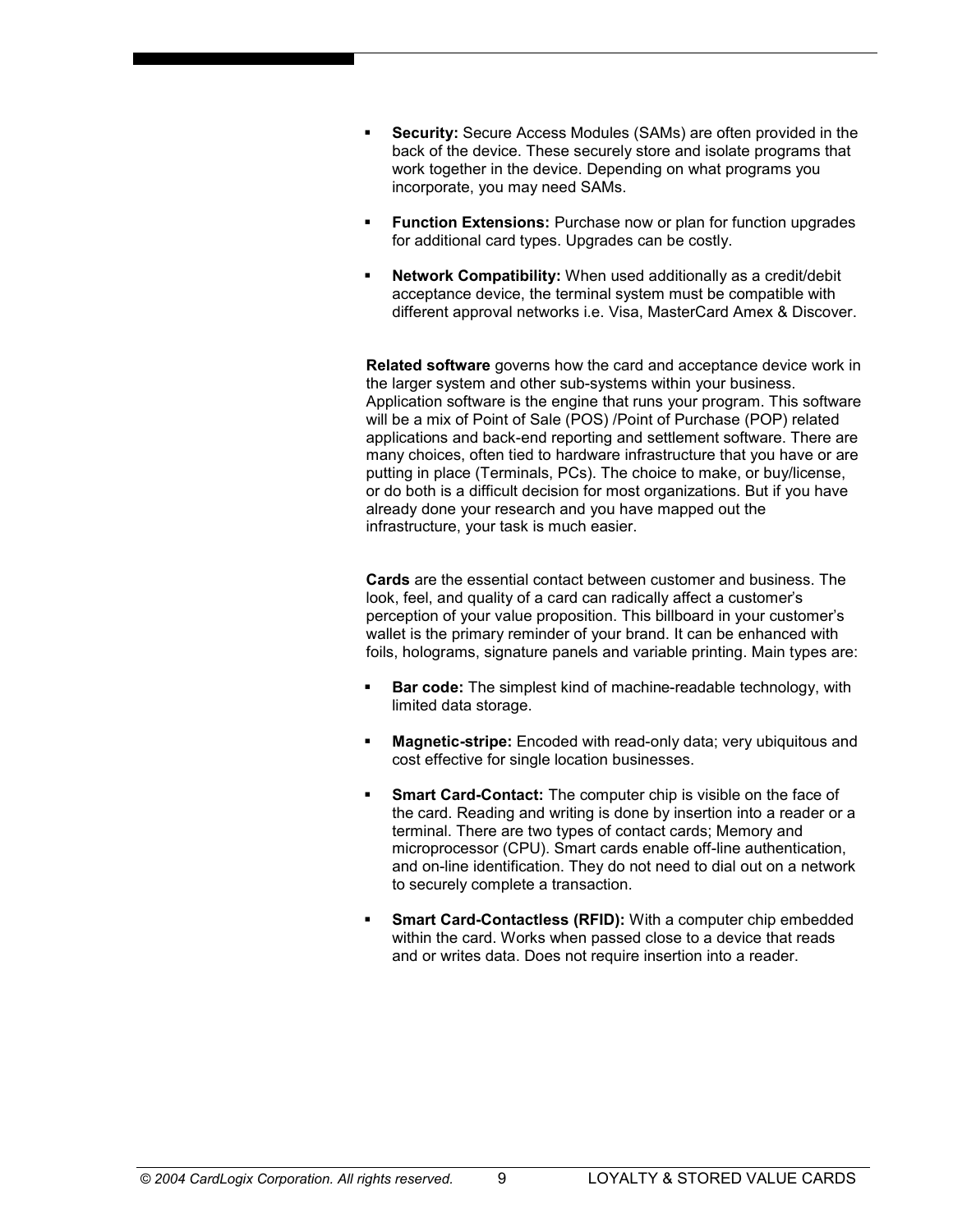| <b>Card Technology</b>          | Data<br><b>Storage</b> | <b>Drawbacks</b>                                                       | <b>Advantages</b>                                                            | <b>Relative</b><br>Cost of<br>finished<br>cards* | <b>Relative</b><br><b>Security</b> |
|---------------------------------|------------------------|------------------------------------------------------------------------|------------------------------------------------------------------------------|--------------------------------------------------|------------------------------------|
| Bar-Code                        | 104 bits<br>average    | Read-only, Durability,<br>clone-able                                   | Cost                                                                         | \$0.36                                           | No<br>Security                     |
| Magnetic-Stripe                 | 372 bits<br>2 tracks   | Read-only, 7% Infant<br>Mortality, Reader Life,<br>Clone-able          | Cost                                                                         | \$0.38                                           | No<br>Security                     |
| <b>Smart Contact-</b><br>Memory | up to 2,000<br>bits    | Data storage is limited                                                | Read-Write<br>Capability,<br>Durability                                      | \$0.80                                           | Medium<br>Security                 |
| <b>Smart Contact-CPU</b>        | up to<br>512,000 bits  | Cost                                                                   | Read-Write &<br>Computing<br>Capability,<br>Durability, Security,<br>Storage | \$1.25                                           | High<br>Security                   |
| $R.F.I.D. - Prox$               | 36 bits                | Read-only, High Cost of<br>cards, readers and<br>terminals, clone-able | Durability                                                                   | \$2.60                                           | Nο.<br>Security                    |
| R.F.I.D. - ISO1443              | up to 64,000<br>bits   | High Cost of cards,<br>readers and terminals                           | Read-Write<br>Capability,<br>Durability                                      | \$3.50                                           | l ow<br>Security                   |

## **Matrix of Card Technologies**

*\*These prices are for typical size memor, full color printed and encoded cards* @ *50K units.*

**Card Printing** is the lowest-tech aspect of the program, but essential, since much of your value proposition is carried on that space. All cards needs basic printing to identify what they are. This is done with conventional printing techniques like those used for collateral. When viewed as a marketing tool, the card is actually more impactive and lasting than most other forms of branding for your business. More elaborate printing, such as additional colors and features, are highly effective. Any printing needs design, layout and proofing prior to card production.

Perhaps because plastic cards have been around for so long and are so ubiquitous, cost analysis of a card-based loyalty program often starts and ends with examination of card cost only. Evaluating card technologies for a system requires viewing the loyalty component strategically as a permanent, long-term investment. Total system cost ultimately governs ROI and should be calculated with the following points in mind: **TOTAL SYSTEM COSTS**

> **Transaction Costs:** In a client-server system, the connection between card and database depends on either a dedicated data line or dial-up access per transaction. Costs include line access and per-use charges. When loyalty transactions are performed in a distributed or hybrid system, transaction processing is not required for each use of the card. This is especially valuable for any business that does not currently maintain a dedicated data line. It is also a factor for a high volume of transactions on an existing line.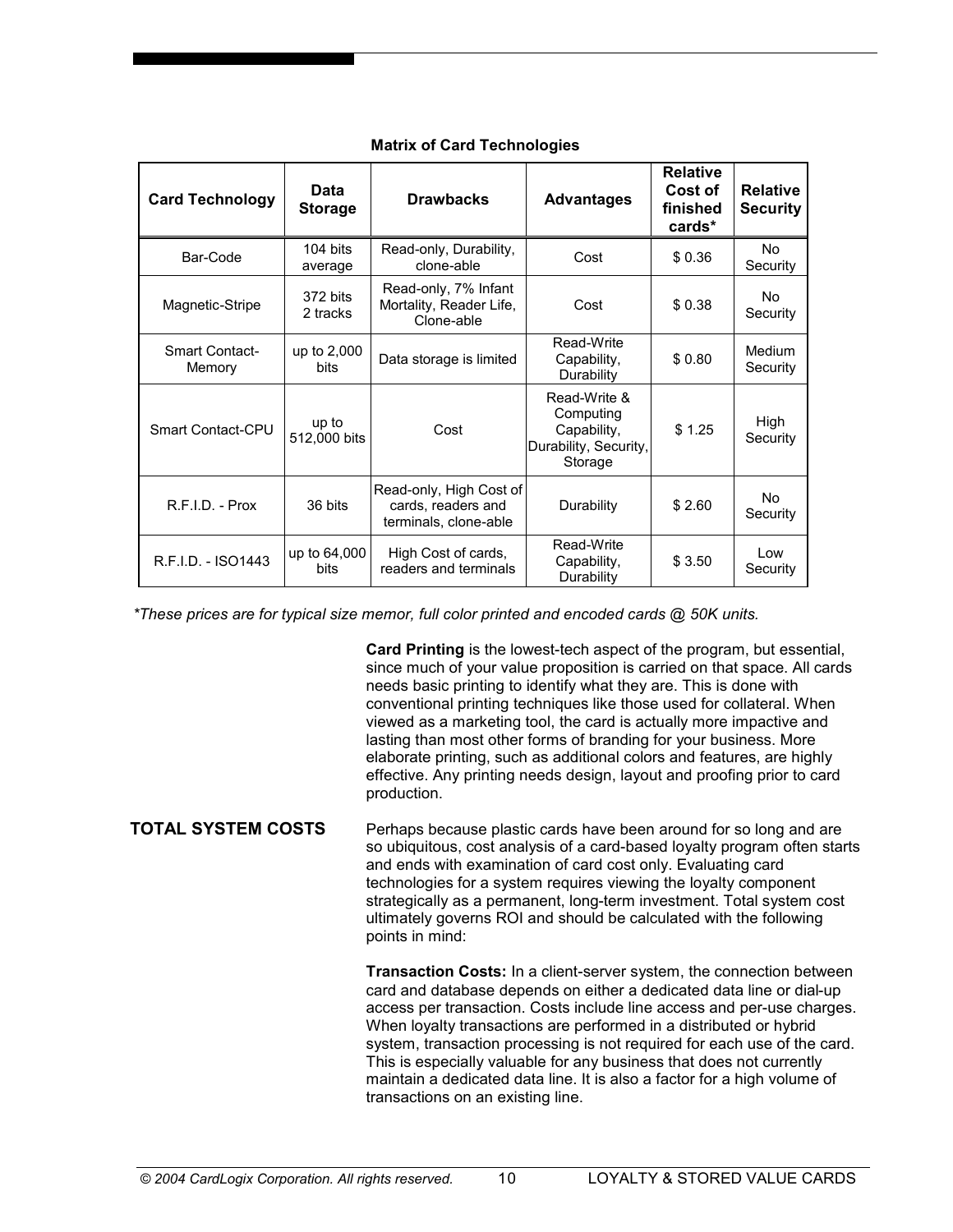**POS Interoperability/Independence:** In any business that is or plans to grow into a multi-site operation, POS coordination with a loyalty program can be problematic. POS systems consist of terminals and software that must work with the loyalty card, software, reader or terminal. For some companies, it makes sense to pay per-use and license fees to a single turnkey vendor to integrate between systems and locations. For others, in-house or out-sourced software development makes more sense. The degree to which your company can control the integration road map will dictate cost control and system flexibility. Software is now commercially available for loyalty programs that integrates with POS independence and is licensed via the customer to POS vendors.

**Web Commerce Fraud:** Smart cards excel at securely verifying a cardholders identity for Internet transactions. This guarantees 'cardpresent' transactions, eliminating fraud and resulting charge-backs. Additionally, lost or stolen cards cannot be accessed, since the smart card's data is encrypted.

**Field Upgradability:** Smart cards are reprogrammable not only for program updates, but also for additional applications, such as stored value, ID, etc.

**Third Party Fees:** Although turnkey solutions are quicker and easier initially, over time, per-use and license fees accumulate and can represent a significant hit to the bottom line.

#### **Marketing Considerations**

Once your card loyalty system is mapped out, you can progress to the launch and promote the program so that the card gets used. You should include:

- A formal launch with explanation of program, membership rules, (minimum age, black-outs, etc) awards, redemption guidelines and customer service. This is the initial member sign-up and should be regarded as an event.
- Cross-marketing (Internal) with your store, web identity: Signage, employee buttons, etc. reminding customers to sign-up. Consider a sweepstakes for joining by a deadline. Include information on receipts, invoices, web pages, bags.
- ß Cross-marketing (External): Tie-ins with retail partners, co-brand, coupon the cards, web offers, in-store offers.
- Just twenty years ago, a merchant could commit to memory the identities and preferences of their customers and create loyalty with the personal touch. The quest for customer loyalty became complicated when choices multiplied and *Points of Purchase* expanded and technology advanced. Careful planning can simplify the concept of value for your business and help you deliver it to your customers. An integrated approach that includes loyalty and relationships as key assets in your marketing will give your program a good start and the power to sustain years of increased business. All you need to begin is an understanding of your customers, an analytic approach to the value proposition and careful crafting of a financial model that makes sense.

## **CONCLUSION**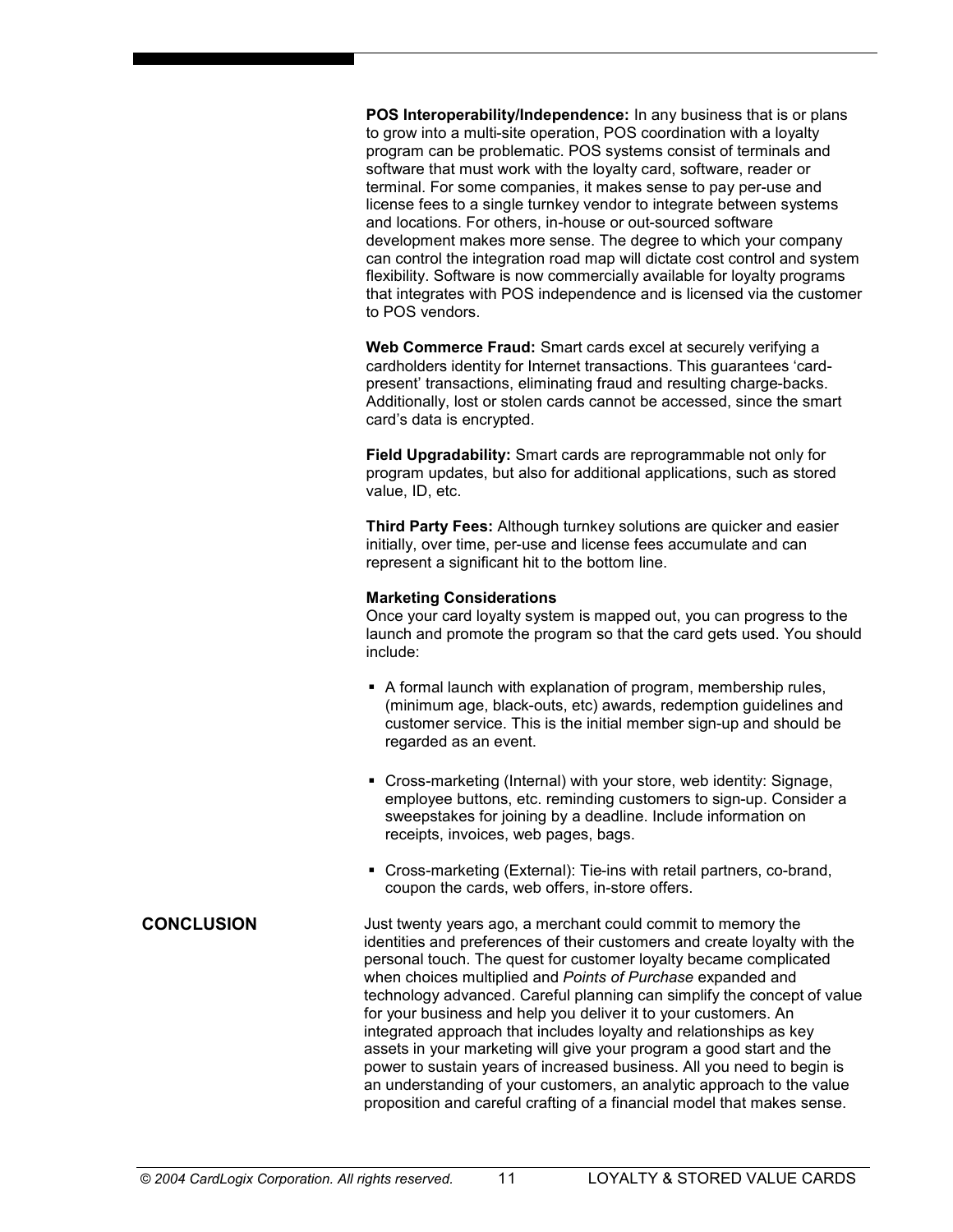## **Resources**

Smart Cards and the Retail Payment Infrastructure: Status, Drivers, and Directions

- The Smart Card Alliance, 10/02 www.smartcardalliance.org

Trends: Loyalty Programs

- Margaret L. Young and Marcia Stepanek, CIO Insight, 12/03

Smart Cards And Loyalty – Is The Emperor Wearing any Clothes?

- Jim Kuschill, Colloquy, 3/02

Loyalty Gets Physical

- Don Davis, Card Technology, www.cardtechnology.com

Smart Card Basics

- CardLogix, www.smartcardbasics.org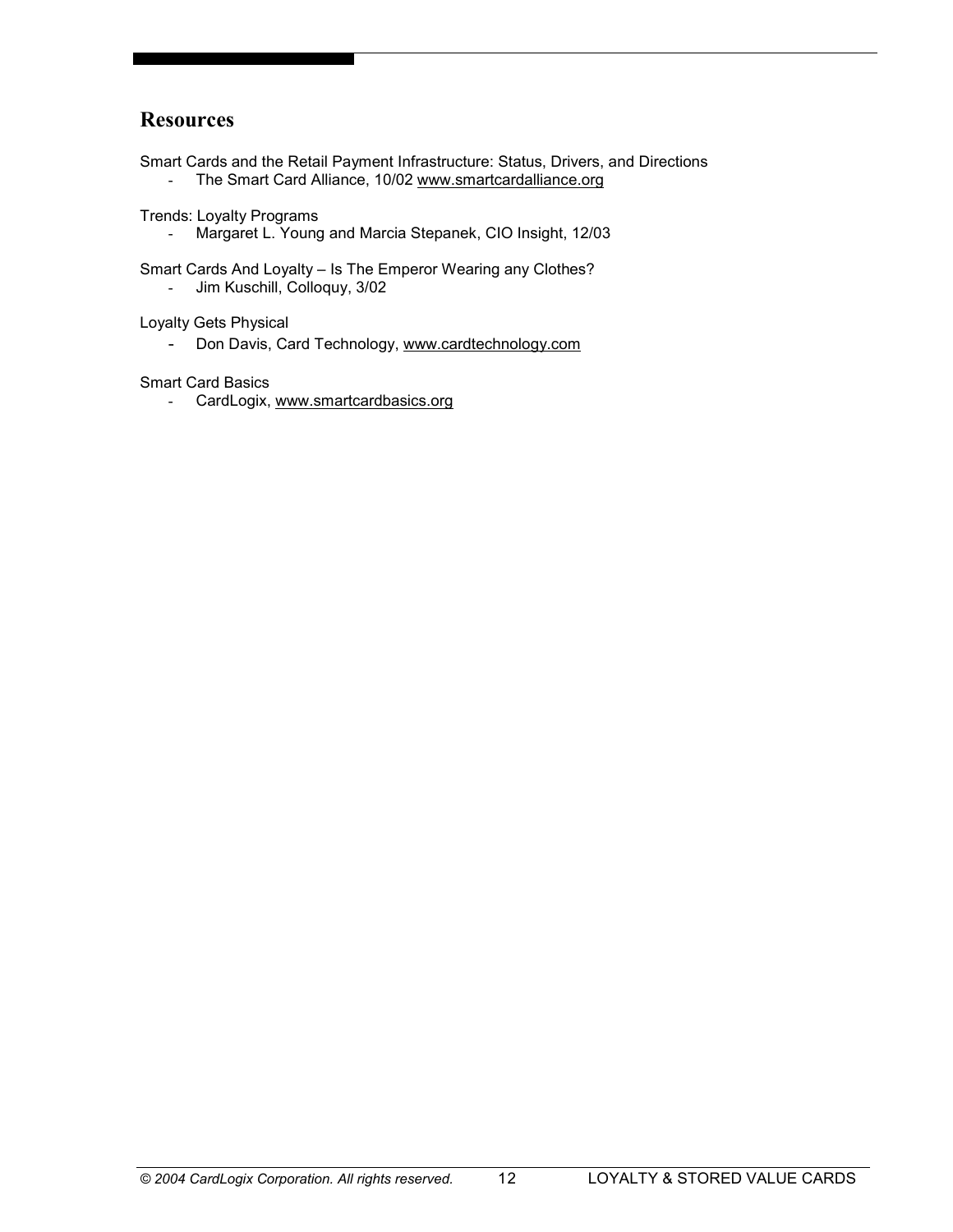## **Glossary of Terms**

#### **Bar Code**

Machine readable printing consisting of a series of bars and spaces standardized by ISO.

#### **CRM**

Customer Relationship Management, the functions and programs a company uses to connect with its customers; typically divided into logical groups such as call centers, sales force automation, and supply chain management.

#### **Data mining**

The application of a collection of mathematical procedures to a company's data warehouse in an effort to find "nuggets" in the form of statistical relationships.

#### **Loyalty**

A measure of the future expectations a company has for one of its customers; intent to repurchase.

#### **Interoperability**

The ability of your data and systems to work with multiple vendors and types of equipment; typically terminals and PCs.

#### **Network Topology**

The map or plan of the network. The physical topology describes how the wires or cables are laid out, and the logical or electrical topology describes how the information flows.

#### **Non-contractual commerce**

A form of business in which the customer has no obligation to make regular purchases. Non-contractual commerce leaves the customer free to move from one vendor to another in search of better price, product availability, product quality, service or some intangible factors. Non-contractual commerce is more amenable to loyalty analysis because a customer's loyalty is tested with each transaction. In contractual forms of business, the customer has a contract with a company and is billed regularly. Examples include telephone services, most other utility bills, magazine subscriptions, software maintenance agreements and health club memberships.

#### **Off-line Authentication**

A method of authorizing and verifying that a transaction, this can occur with out the use of a network. These methods are typically associated with smart cards.

#### **Portal**

A web browser-based interface to applications, typically customized for individual users.

#### **POS**

Point of Sale - A system used to transact with a customer that exchanges value.

#### **POP**

Point of Purchase